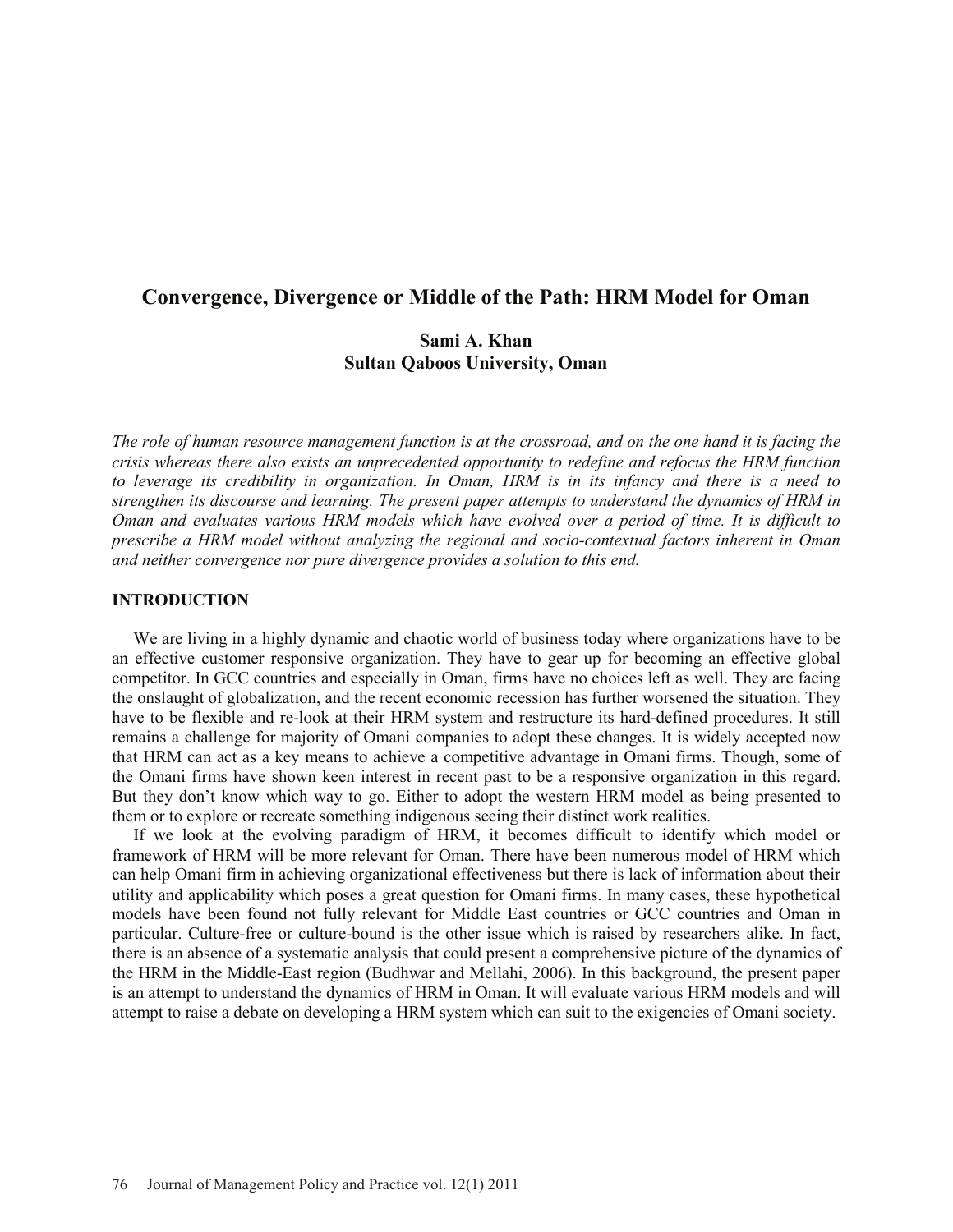#### **HUMAN RESOURCE MANAGEMENT AT FIRM LEVEL: EVOLVING PARADIGMS**

Nothing has moved as fast as in the last twenty five years for the discipline of human resource management. It has come a long way from a reactive, bureaucratic people management function (being called as personnel management) to a proactive and strategic human resource management. The shift in the paradigm has been forced by economic, business and socio-political factors but the changed stance is a reality and firms worldwide are looking at HR function as becoming important and expecting more value addition to the strategic objectives of the firm. The role of human resource management function is at a crossroad, on the one hand it is facing the crisis whereas there is an unprecedented opportunity to refocus its HRM systems as strategic assets (Becker *et al*., 1997). Khatri and Budhwar (2002) also feels that the field of HRM is in transition and it is breaking away from its micro-focused role to a macro strategic paradigm in which individual HR functions are not only aligned with the organization strategy but also with one another (see Budhwar, 2000; Lundy, 1994; Martell and Carroll, 1995; Ritson, 1999 as quoted by Khatri and Budhwar, 2002). There have been numerous model of HRM which has evolved in last 25 years or so and they have contributed significantly to the discipline of HRM. In the following paragraphs, some of them are analyzed and a comment has been made on their applicability for this part of world.

Starting from Michigan model (Fombrun, Tichy and Devanna, 1984) to Harvard model (Beer *et al.*, 1985) to contextual model (Hendry and Pettigrew, 1992; Hendry *et al*., 1988) to Schuler's 5-P model (Schuler, 1992) of strategic HRM where he emphasizes on philosophies, policies, programmes, practices and processes, the HRM literature has evolved to a great extent. The Michigan model looks at human resource as a resource and advocates for its efficient utilization to meet organizational objectives and this model is based heavily on Chandler's (1962) argument that an organization's structure is an outcome of its strategy (Budhwar and Debrah, 2001) and structure is designed to serve the strategy. This model ignores the humanistic feeling or anchor point while dealing with human resource and they are seen just as a cog in the machine, that is the reason, it is referred as a hard approach to HRM. The organizational effectiveness in this model depends on achieving tight fit between HR and business strategies and it is pursued by adopting four key HRM systems such as selection, appraisal, compensation and development system of the firms.

There have been many criticism of this hard approach calling it prescriptive and strongly unitarist (Boxall, 1992) and many feels that the very idea of tight fit makes the organization less flexible and moribund for a change and hence unfitted for the present day business scenario (Budhwar and Debrah, 2001). In the context of Oman, this model has less relevance as we can't have a hard defined strategic recruitment and HR system and government plays very important role in this area. The reliance of Omani firms on expatriate workforce has forced government to undertake *Omanization* programs i.e., employing and training Omani locals; and Omani firms have to employ certain percentage of Omani locals and if they fail to do so they can be penalized.

The Harvard model (Beer *et al.*, 1985) which is also referred as softer model of HRM (See Legge, 1995; Storey, 1992) focuses on human relation (Mabey and Salaman, 1997; see also Blyton and Turnbull, 1992) and tends to adopt a particular approach to work place relations: emphasizing unitary, integrative, individualistic systems, undermining workforce organization or collectivist values as outcomes of management choices about the key HRM levers affecting workforce-organization relations. This helps in creating employee commitment in organization and lead to better realization of goals. As far as its relevance to Oman or GCC countries is concerned, it seems to be limited in its utility due to heavy reliance of GCC or Omani firms on expatriate workforce. Most of the expatriate workers have a short term employment contract of a year or two and this short-termist approach and lack of employment security makes it hard for organization to generate the degree of employee commitment they require. Al-Rajhi *et al.* (2006) in their study of Saudi Arabian HR system also feels that HR has an important role to play in facilitating the successful cultural and work adjustment of these guest workers to enhance their productivity and well being.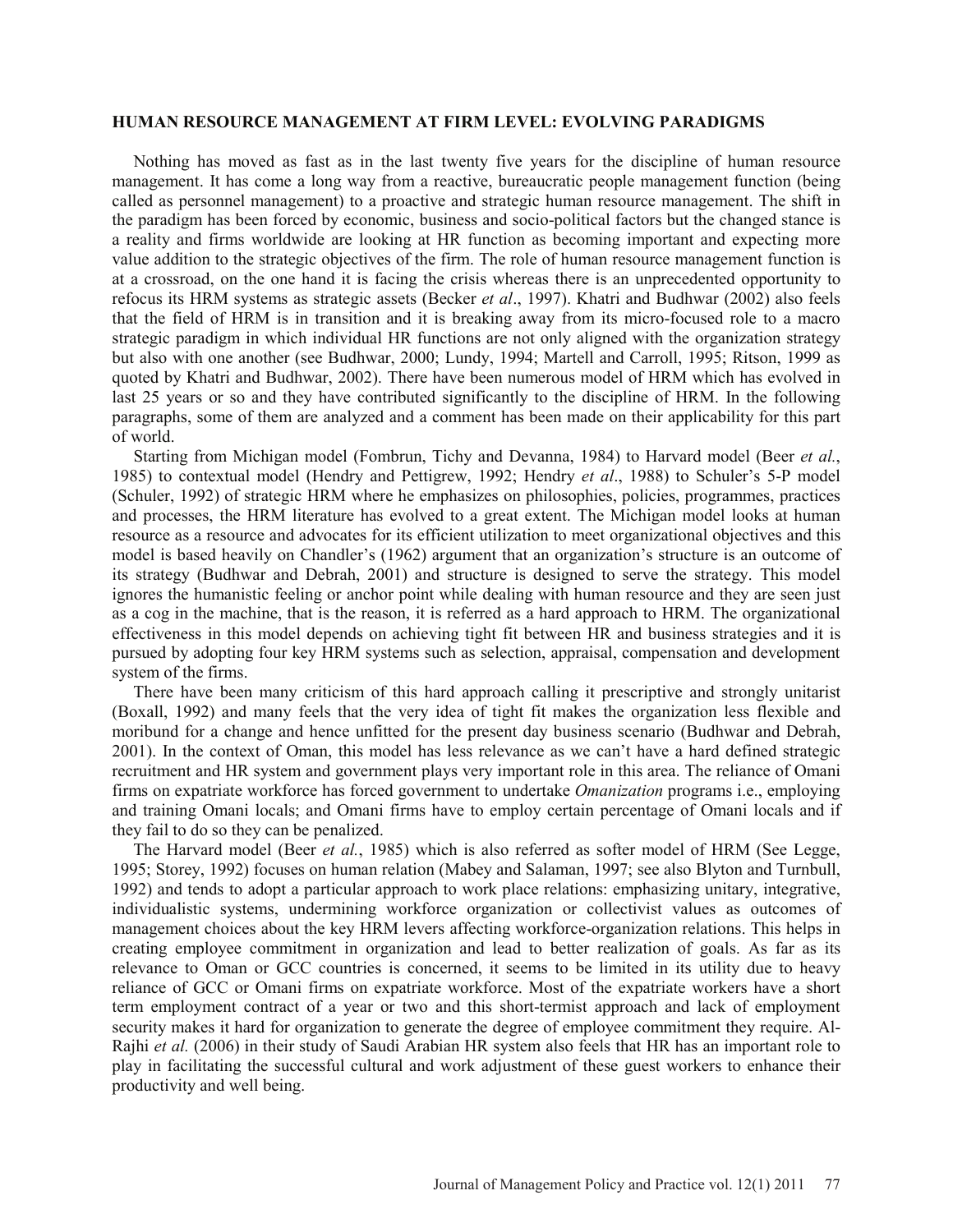Mabey and Salaman (1997) quote Hendry and Pettigrew (1986) who argue that the strategic aspect of HRM consists of four key elements:

- the use of planning;
- a coherent approach to the design and management of personnel systems based on an employment policy and manpower strategy, and often underpinned by a 'philosophy';
- matching HRM activities and policies to some explicit strategy; and
- seeing the people of the organization as a 'strategic resource' for achieving 'competitive advantage'.

Taking a cue from Hendry and Pettigrew, Schuler developed his 5-P model which talks of strategic integration of business and HR strategy. In recent time, HRM has been labeled as strategic human resource management and it seems to be concerned with 'integration' and 'adaptation' of business strategies and HR strategies. Schuler (1992) prescribes that: HRM should be fully integrated with the strategy and strategic needs of the firm; HR policies must be coherent; and HR practices are required to be adjusted, accepted and used by the managers and employees as part of their everyday work (Budhwar and Debrah, 2001). This model seems to be highly hypothetical (Budhwar and Debrah, 2001) and it looks to have less attraction for Omani firms. HRM in Omani firms is in nascent stage and there is lack of participation of HR specialist on the board of the firms, they are hardly involved in strategic decision making process and in this scenario, it makes difficult for them to adopt coherent and strategic HR intervention and serving the strategic needs of the firms. Though 5-Ps (philosophies, policies, programmes, practices and processes) will remain relevant as an ideal to achieve in long term for Omani firms.

In recent time, *High Performance Work System* has made much currency among HR practitioners and researchers alike and there has been wide debate on its utility across region and culture. Becker, Huselid and Ulrich (2001) in their wide acclaimed book, *The HR Scorecard* present a framework for creating *High-Performance Work System and* prescribe that a firm must have the following characteristics among others: use of formal performance appraisal and management, use of multiscore performance appraisal and feedback, use of validated selection and promotion models and procedures, extensive training and development of new employees, linkages of merit increases to formal appraisal system, high differential in pay between high and low performers, and high percentage of jobs filled within. Though, this model appears having wide appeal and seems applicable to most firms but if we look at the prerequisites of creating such a system, it appears to be near to impossible in this part of world. Thus we see most of the models have their inherent limitation which are difficult to replicate in GCC countries. *Omanization* itself limits all of HPWS's vitality prescribed by its authors. The other important point is that the region or country-specific phenomenon remains important to be seen in this regard while generalizing the utility of a particular HRM model at a firm level. Any model which looks into regional, cultural and socioeconomic factors will be more appropriate. In the present global scenario, there is a need for understanding region or country-specific phenomena that would help to generate theory for global relevant issue. It will also help to evaluate region-specific constructs to study local and global issues (Budhwar and Mellahi, 2006).

#### **CONVERGENCE OR DIVERGENCE OR MIDDLE OF THE PATH**

Despite all attractiveness of the emerging paradigm of HRM, certain questions need to be answered. Researchers have made great attempt in examining the applicability of some of the theoretical models of HRM but very little research or probing exists for this part of world. Researchers have questioned the universal applicability of the Anglo-Saxon model. This has generated a dilemma before the firms in this region in dealing with the change in their respective HR process. Either they should adopt the best-fit (contingency model) or the best practices approach (see also Boxall & Purcell, 2000). The best practices approach is based on the normative statements of what HR practices should look like together with the proposition that the adoption of these practices will lead universally to organizational success. This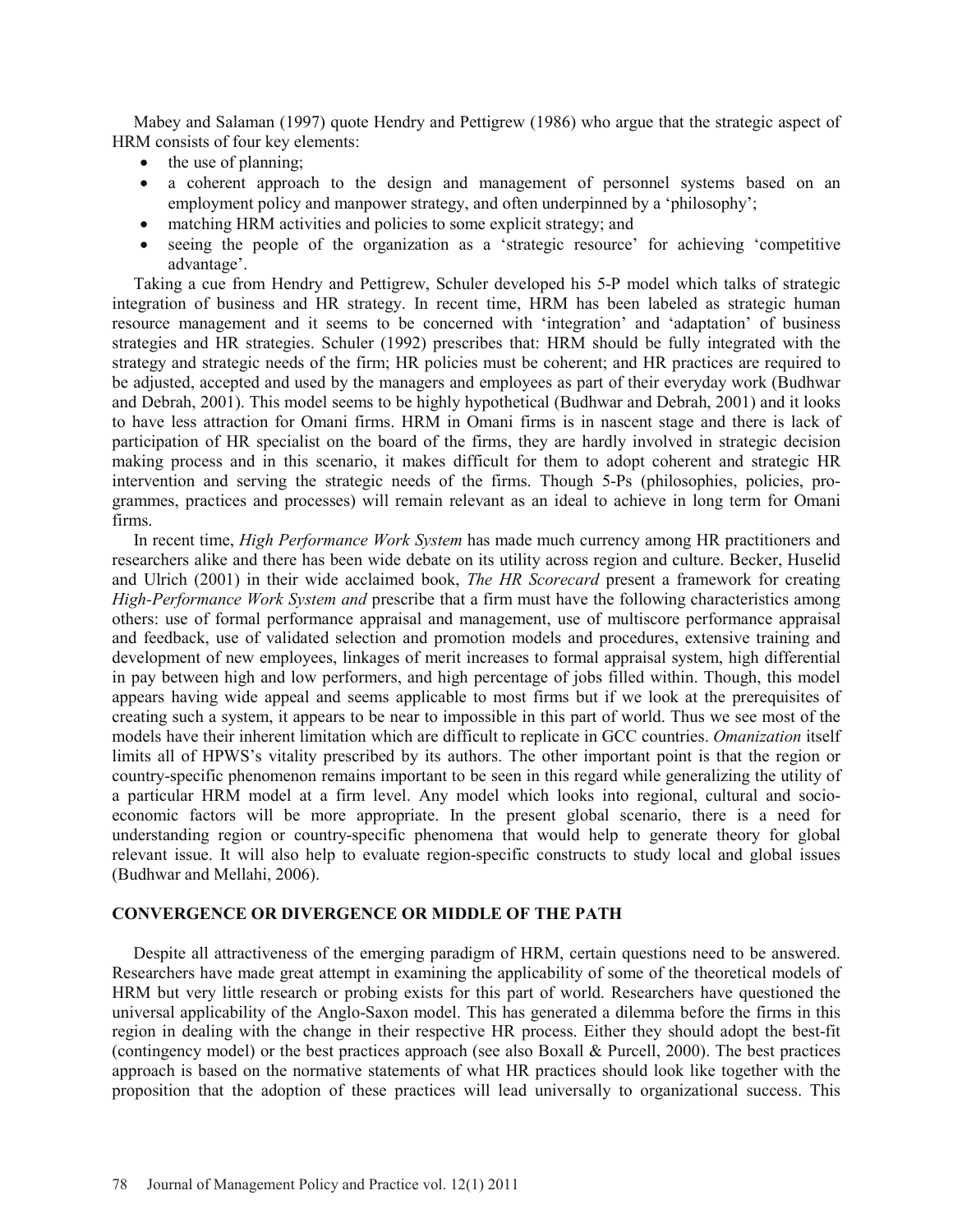approach is highly influenced by American researchers and commentators whereas the best fit model advocates external and internal integration of HR strategy with the overall business strategy (Doherty, Klenert and Manfredi, 2007). These approaches need to be evaluated in socio-cultural context for serving the objective of the realization of organizational goals in Omani firms.

Best fit vs. best practices debate further gets reinforced with the convergence-divergence debate. The proponents of convergence approach (e.g., Kerr *et al*., 1960; Eisenstadt, 1973; Levitt, 1983; Prentice 1990) state that the international competitive pressure overrides differences in a national management system and lead to a convergence management practices towards the most successful model whereas the scholars of the divergence approach (e.g., Laurent, 1983; Whitley, 2000; Hickson and Pugh, 2001; Hofstede, 2001) stress on the management practices strongly influenced by the national-economic context (Pudelko, 2006). Thus the field of HRM is witnessing a two bipolar paradigms i.e., universalistic/ convergence and the contextual /divergence paradigm.

The applicability of an HRM model for GCC countries and Oman in particular is an issue which needs to be reevaluated. Most of the oil-based economies of GCC have their contextual factors which are sharply different from the US and Western developed countries. Pudelko (2006) made a comparison of HRM systems in the USA, Japan and Germany and found that the socio-economic contextual factors of the American and Japanese HR systems are in many ways at opposite ends with the German factors in between and he warns against any over-optimism with regard to fully standardize managerial practices across countries. He is of the view that the profound embededness of HR practices in their respective socio-economic contexts appear to limit the margin for MNCs to comprehensively standardize their HR practices and the immense cultural and institutional complexity of various countries seems to work as a counterweight to pressures for convergence. Smith and Meiksins (1995: 128) also observe that US, Germany and Japan are most frequently referred as 'models' but their perceived strength is distributed quite unequally: the American model has to be described as dominant (Dore, 2000) whereas the Japanese model is defensive and subject to profound modifications (Frenkel, 1994) and the German model appears to be in a process of change albeit a more moderate one (Pudelko, 2004 as quoted by Pudelko, 2006).

In this context, it will be worthwhile to raise a question about the development of a national HRM model or system which can serve the Omani firms in more proactive ways. As it is difficult to prescribe a HRM model without analyzing the regional and socio-contextual factors inherent in Oman. In fact, neither convergence nor pure divergence provides a solution to this end. As we have seen in the previous study of Pudelko (2006) that mere imitation of HR practices is near to impossible to be successful in a given country but he found that German system and more particularly the Japanese systems have moved somewhat more towards the 'American side' of the bipolar scale. In the end, Pudelko(2006) advocates a middle of the path approach calling it a universalism-particularism approach, one which seeks to integrate both opposite streams rather than trying to overcome the contradiction between the two lines of thoughts and declaring one more valid than the other.

Sparrow, Schuler and Jackson (1994) in their study of HR systems of 12 countries evaluated the HR practices and policies for competitive advantage. They tried to find out that what must be done to gain competitive advantage and do firms in different parts of the globe practice human resource management for competitive advantage differently? Their investigation concludes that there is indeed a convergence in the use of HRM for competitive advantage, however, in pursuing this convergence there are some clear divergences, nuances and specific themes in the areas of HRM that must be handled carefully. HRD is another area which also needs a mention here though it has been used interchangeably with HRM. Woodall (2005) writing the editorial, "theoretical framework for comparing HRD in an international context" for the journal, *Human Resource Development International* opines that a lot of articles have been written which explore, describe and analyse HRD practices in different cultural contexts but now the HRD scholarship is confronting cross-cultural analysis problem which has been faced by earlier social science and management discipline and we have to make a choice, either we take well established theories developed and tested mainly in USA and then apply it for analyzing the empirical evidence gathered from other countries or we should start afresh in that setting, grounding our process of theorization in specific cultural context. Though, the latter approach or choice seems to be more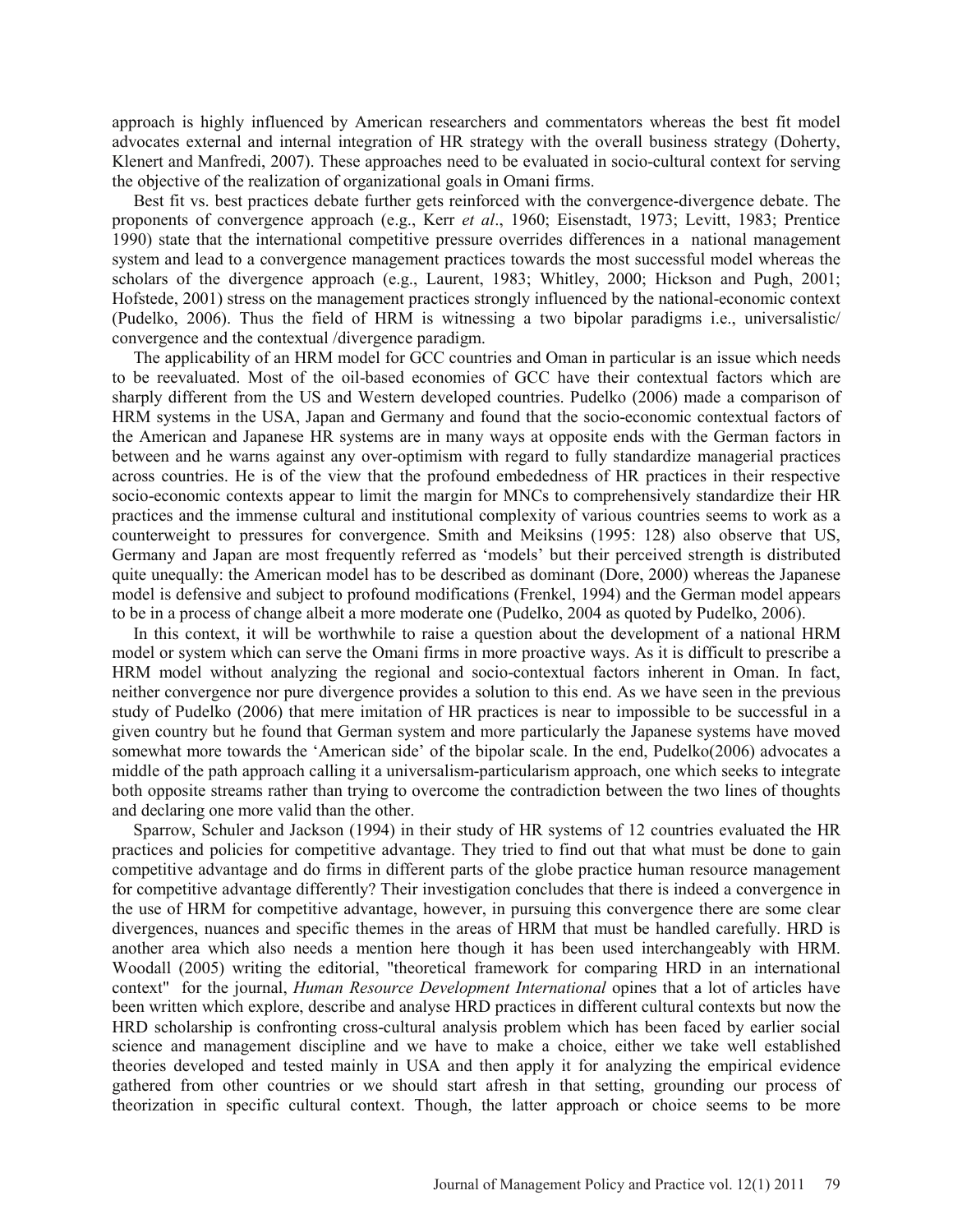meaningful as it can serve the HR constituency in GCC countries in a better way nonetheless, knowledge base gained elsewhere can also be utilized in any setting provided it doesn't change the desired objective of the course of the action and makes fruitful contribution.

#### **HRM MODEL AT NATIONAL LEVEL FOR OMAN**

Oman is one of the GCC countries (Saudi Arabia, UAE, Kuwait, Bahrain, Qatar and Oman) with a population of 2.416 million (Ministry of National Economy, 2005). It is the third largest country in Arabia with a total land area of 309,500 sq. kilometers. bordering Yemen, Saudi Arabia and the United Arab Emirates lying on the southeast corner of the Arabian Peninsula. The commercial export of oil began in 1967 in Oman. Since then, oil has been the major contributor to the GDP. The fourth five year plan (1991-1995) for the first time emphasized the need to diversify the production base other than oil and Government paid special attention to the sectoral and regional development process in Oman (Ministry of Information, 2002). Omani firms depend heavily on the expatriate workforce and they comprise 54 percent of the total workforce. GCC countries' expatriate workforce exceeds 10 million and constitutes up to 70 percent of the GCC labor force. It accounts for 88 percent in UAE, 83 percent in Qatar, 81 percent in Kuwait, 72 percent in Saudi Arabia and 55 percent in Bahrain (Oman Economic Review, March 2006). GCC countries have taken many steps to strategically cut down its reliance on expatriate workers and Oman has also adopted *Omanization* policy (employing Omani nationals only—where certain percentage of employment has to be attained by firms by certain date, which is different from sector to sector) has become an important issue and many firms believe that it limits their ability to compete and impacts the value chain of their competitive advantage.

There is no denying to the fact that the socio-contextual factors play very important role in Middle East, GCC countries in general and Oman in particular. Abed (2003) identifies five main root causes holding back the economic growth of the Middle East which are: lagging political reforms, dominant public sectors, underdeveloped financial markets, high trade restrictiveness and inappropriate exchange rate. Some other factors are: lack of integration into global economy (Looney, 2003), the rising rate of unemployment, closed economy, over dependence on the oil and lack of privatization initiatives (Budhwar and Mellahi, 2006). Furthermore, the legal framework, political uncertainties and the weakness of entrepreneurial cultures make this region more vulnerable (See Talib 1996; Abed, 2003). Though, some countries have pushed privatization program intensively in recent time and Oman is one of them. Oman signed FTA with US in the year 2006 and amended its labour laws in line with the international demand. These are modest beginning in the context of Oman.

Many researcher have argued that the development of management theories and organization for the Arab region should pay due attention to the Arab environment. Ali (1995) also feels that management theories in this region can only be developed by giving due importance to the Arab environment. Anwar (2003) found the stark differences in American and Arabian culture and find that how US companies have adopted their management styles and philosophy to suit the cultural demand of UAE. In another study (Saleh and Kleiner, 2005), it was found that to be successful in the Middle East region, American companies must develop an understanding of the culture, people and politics of this part of the world. A number of scholars identify the immense impact of Islamic values, Islamic work ethics, and Islamic principles on the management of human resource in Islamic countries (Budhwar and Mellahi, 2006) and Oman is one such country whereupon such factors play important role in shaping HRM system and other related institutions which determine the HR. Al-Hamadi and Budhwar (2006) also endorse such view and comment that in an Islamic country like Oman, when the government decides to design HRM policies, it has to consider the effects of religion primarily besides other factors such as culture, political ideology, economic conditions and the legal system.

There is a need for developing HRM framework to comprehend the dynamics of people management function at the national level. It is also important to look at cross-national and cross-cultural differences in terms of acquisition, utilization, retaining and development of the workforce. Any national HRM system evolves primarily from the industrialization process and the necessary insight can be gained by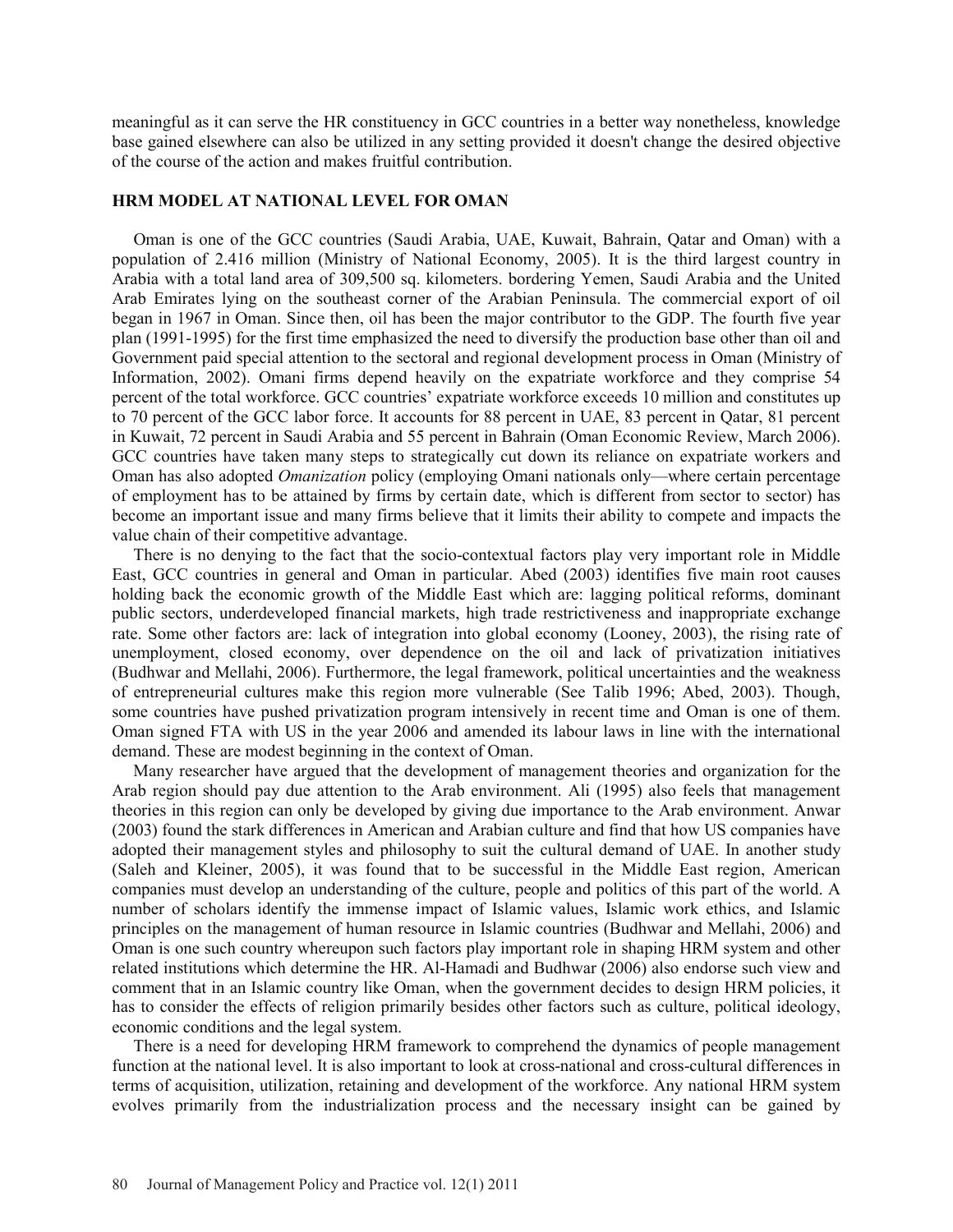understanding the unique organizational criteria derived from national business systems and the resultant HRM policies and preferences (Sparrow and Budhwar, 1997). There are four frames of reference which shed light on the distinctive national and local HRM solutions and the factors associated with it. These are:

- i. Evolution of the business system and the structure of labour markets;
- ii. The institutional influence on the employment relationship;
- iii. The competence and role of HRM decision makers; and
- iv. The influence of national culture on policy preferences (Sparrow and Hiltrop, 1997 as quoted by Sparrow and Budhwar, 1997).

After critically analyzing several frameworks and undertaking extensive research work in the field, Budhwar *et al*. (see Budhwar 2004, Budhwar and Debrah 2001, 2004, Budhwar and Sparrow, 1998, 2002) propose a framework for examining cross-national HRM (Budhwar and Mellahi, 2006). They have identified three levels of factors and variables that are known to influence HRM policies and practices. These are:

- i. National factors (involving national culture, national institutions, business sectors and dynamic business environment);
- ii. Contingent variables (such as age, size, nature, ownership, life cycle stages of organization ); and
- iii. Organizational strategies and policies related to primary functions and internal labour market.

# **TABLE 1 ASPECTS OF NATIONAL FACTORS DETERMINING CROSS-NATIONAL HRM**

#### **I-National Culture**

Socialization process, common values, norms of behavior, customs, influence of pressure groups, assumptions that shape managers' perceptions, insights and mindsets, management style, meaning of work and values, personal dispositions, attitudes and manners, approaches to cultural diversity, match to the organization culture.

## **II-Institutions**

National labour laws, trade unions, politics, educational and vocational training set-up, labour market, professional bodies, international institutions, industry by itself, employers' federation, consulting organizations, placement organizations, trade bodies, government institutions, local authorities, voluntary bodies.

## **III-Industrial Sector**

Common strategies, business logic and goals, regulations and standards, sector-specific knowledge, informal and formal benchmarking, cross-sector co-operation, common developments in business operations, labour or skill requirements, merger activity, workforce mobility, capital mobility.

## **IV-Dynamic Business Environment**

Competition, business alliances, changing composition of workforce, restructuring, focus on total customer satisfaction, facility of information, technological change, globalization of business. *Source*: Budhwar (2004: 8).

Furthermore, Budhwar and Sparrow (2002) provide details of the aspects of national factors which determine cross-national human resource management which are listed in the Table-1. All these national factors form macro-environment of organization in a national context and play important role in shaping national level HRM system.

Therefore, it can be argued that a national HRM system for Oman must take into account the culture specific factors. Other stakeholders and institutions also play important role in shaping HR discourse and learning. As cited above, specific industrial sector issues are also pertinent and above all the business environment and its dynamics like degree of competition, composition of workforce, restructuring and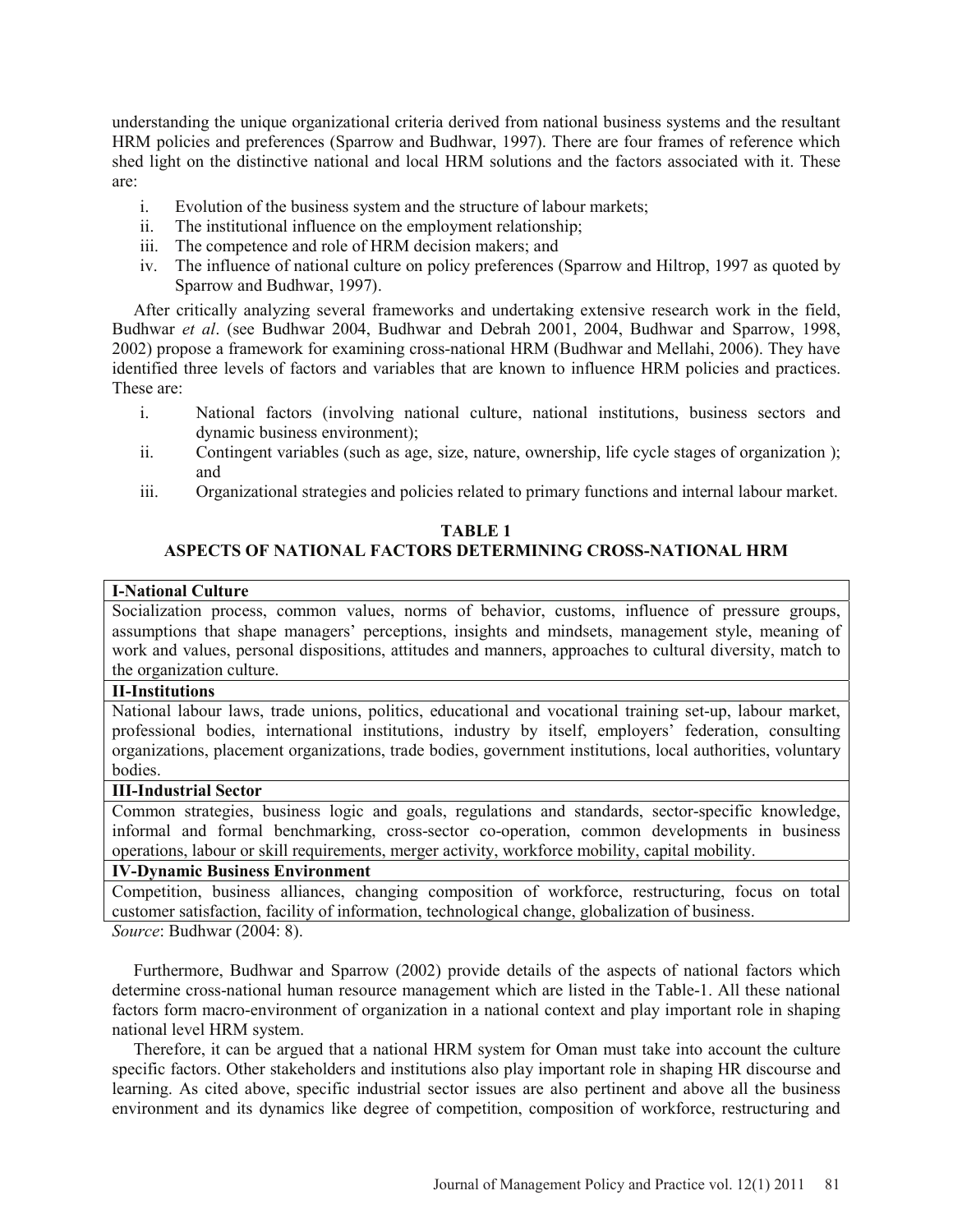downsizing of workforce, demands of customers, technological change and globalization of business are other important issues which impinge dominantly on HRM system. In Omani business context, *Omanization* policies of the government, heavy reliance on the expatriate workforce, lack of training and vocational institutions, absence of skilled workforce, absence of trained and competent HR professionals in local labour market, prevalent collectivist work environment, in-group collectivism and sheikhocracy, prevalence of *Wasta* in selection and promotion systems, adherence to labor and commercial laws besides other factors are important and play crucial role in shaping HRM system at national level.

Oman is an oil-based economy and to encourage the process of *Omanization* in oil and gas industry, Oman Society for Petroleum Services (OPAL) was created in October 2001 by a Ministerial Decree. OPAL adopted a mindset change strategy in their second HRD Workshop which was attended by 60 HR professionals in March 2006. OPAL feels that the perceived mindset in employment environment needs to be changed as current attitudes of some companies are that:

- x They Omanise because of the Government pressure and in order to meet the minimum target to obtain labor clearance rather than as a good employment policy.
- They adopt salary structure to a minimum statutory one and it doesn't match the competencies of the individuals. Moreover, they don't look for retaining local skills or encouraging their self development.
- They consider the local human resources as a financial liability and not as a valid asset that could increase their profitability. Therefore, investment in their training and development becomes the sole responsibility of the government and not the employers.
- x Appropriate budget for the development of nationals is rarely set aside and investment in people is rarely reflects in companies' vision (Khan, 2007).

Al-Hamadi and Budhwar (2006) in their study find that the triangle of Islam, tribe and family plays a very important role in almost everything in Oman including HRM. They are of the view that Islam is at the top of the triangle in Oman with its effects on all aspects of life whereas the tribe and family form the base of triangle and the second-most influential institutions in Oman after Islam though Islam prohibits tribal prejudices. In their survey of 712 employees employed in six semi-private and public sector organizations examining the perception of employees regarding the influence of aspects of national culture and institutional factors on HRM policies and practices, they found that Omani employees give high priority to the importance of religion and the socialization process. The influence of the expatriate workforce, management style unique to Omani work environment, organizational culture, and the influence of the social elite (i.e., people educated abroad) are other important factors. They also found that Omani employees give high priority to Civil service laws, educational and vocational training set-up, Omani labour laws, labor market and *Omanization* programs besides local administrative establishment such as Ministry of legal affairs, Court of legal administration, and the Court of the Royal *Diwan*. These are the institutions which have direct impact on HRM system in Oman.

It can be summarized that in time to come the industrial relation and labour union may have a fair amount of impact on HRM in Oman. Though, it is not significant (Al-Hamadi and Budhwar, 2006) at present but the beginning has been done. The radical change in the Omani industrial relation history in regard to the formation of trade union came on July 9, 2006 when a Royal Decree as a response to the commitment to the US-Oman FTA came into force. This decree cancels or supersedes all earlier provisions of the labor law that contravene or contradict its provisions. The recent changes in the labor law undertaken in Oman in response to the US-Oman FTA will have long lasting impact on the Omani labor scene and consequent employment relationship in Oman in time to come. Though, it is difficult to predict that making such provisions will result into the emergence of the strong trade union movement in Oman. Cultural factors, encouragement by the government, institutional support, appetite among employees to protect and promote their employment interests and rights and presence of the strong union leadership will be the most important factors in this regard. But the recent changes in labor law will surely strengthen and protect workers' interest and they will find an avenue to raise their voice in case of an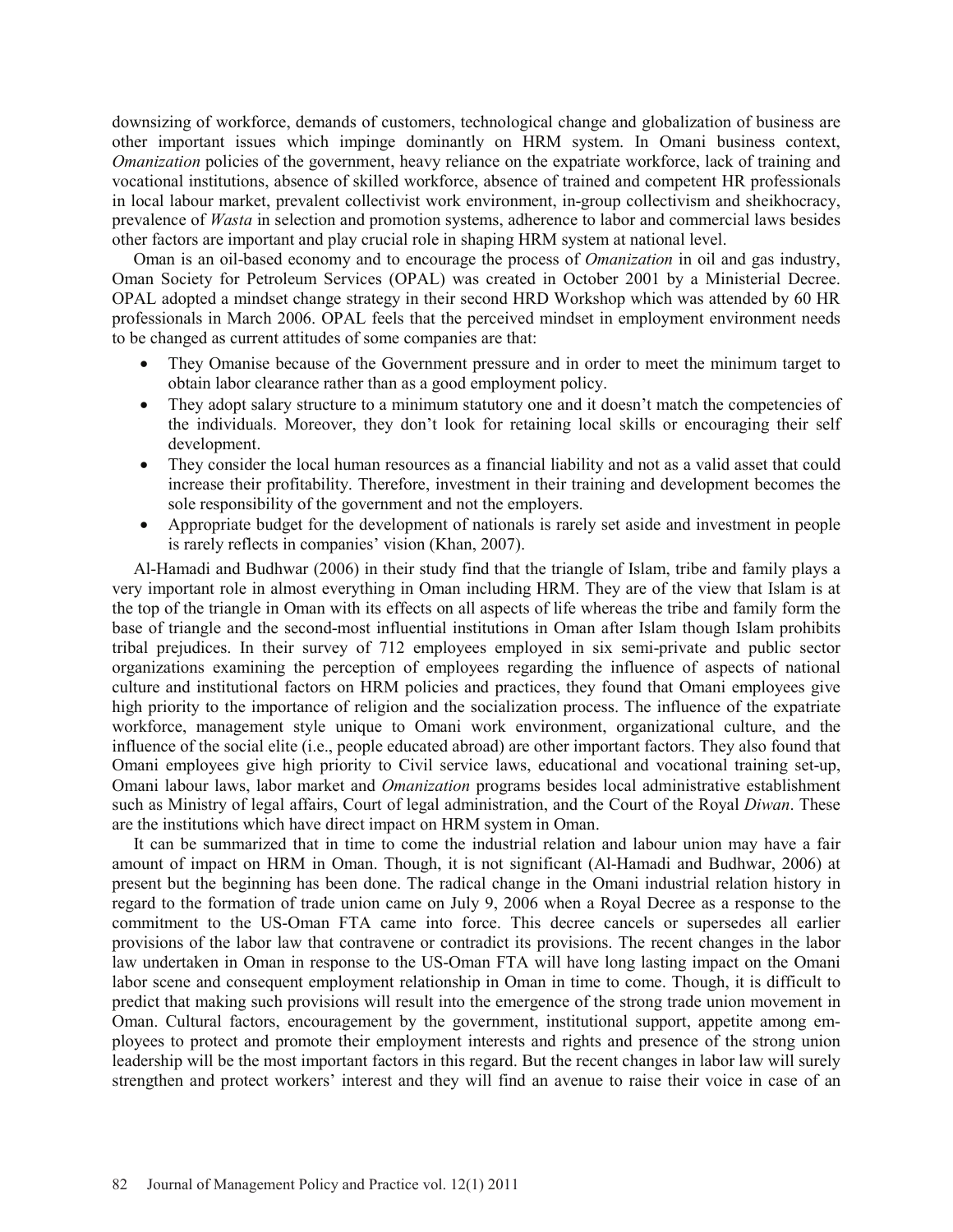eventuality. This may pave the way for the realization of industrial democracy in Oman at workplace (Khan, 2007).

#### **CONCLUSION**

This is an important fact that the HR function has attracted the attention of corporate managers, consultants and researchers alike in GCC countries and in Oman as well. HRM is in nascent stage in Oman and the lack of HR knowledge and competency to understand the socio-contextual factors have generated a dilemma before the firms in Oman in dealing with the change in their respective HR process. The emergence of various approaches and models has further confused the HR constituency in dealing with emerging business challenges. Soft or a hard model, contextual model or culture bound HRM model, best fit or best practices HR model, convergence or divergence model, which one of them is suitable for Omani context is the moot question being raised by HR practitioners, academicians and researchers. Convergence approach labeled as the best practices approach is based on the normative statements of what HR practices should look like and it is highly influenced by American researchers and commentators whereas the divergence approach advocates that the HRM model must be embedded with culture-specific elements. It can be concluded that neither convergence nor divergence model can serve the purpose of HRM constituency which is so diverse and global at the same time. There is a need to adopt a middle of the path approach which can integrate the qualities of both approaches which are pertinent and solve the socio-contextual issues and integrate both opposite streams rather than trying to ascertain one more valid than the other. This approach will surely help in taking into account the regional ambiguity and developing a HRM framework which can be pertinent for Omani firms as well.

As evident from the previous discussion, understanding the national HRM system and its constituents at macro level will surely provide the HR professionals and line managers, the requisite knowledge to deal with the exigencies of people management. As each country's business, economic and socio-political forces shape its national HRM context which is distinct from other, and in case of Oman, we can conclude that there exists a distinct HRM system. Mellahi and Budhwar (2006) also feel that there is no such thing as a Middle Eastern HRM model in this part of the world and they opine that the current forces shaping HRM in this region will lead to more divergence than convergence between and within these countries in the foreseeable future. Thus it can be concluded that there is need for more research for understanding the dynamics of a distinct Omani HRM model and the learning gained will surely contribute to enrich the people management function and its role in achieving organizational performance and excellence in Oman.

#### **REFRENCES**

Abed, G.T. (2003). *Unfulfilled Promise: Finance and Development (A Quarterly Magazine of IMF),*  40(1).

Al-Hamadi, A. & Budhwar, P. (2006). Human Resource Management in Oman. In Budhwar, P. & Mellahi, K. (Eds.). *Managing Human Resource in the Middle East*. London: Routledge, pp. 40-58.

Ali, A. (1995). Cultural discontinuity and Arab management thought. *International Studies of Management and Organization,* 25(3), 1-15.

Al-Rajhi, I., Altman, Y., Metcalfe, Y. & Roussel, J. (2006). Managing impatriate adjustment as a core Human Resource Management challenge". *Human Resource Planning,* 29(4), 15-23.

Anwar, S.A. (2003). Globalization of corporate America and its implication for management styles in an Arab cultural context. *International Journal of Management,* 20(1), 43-52.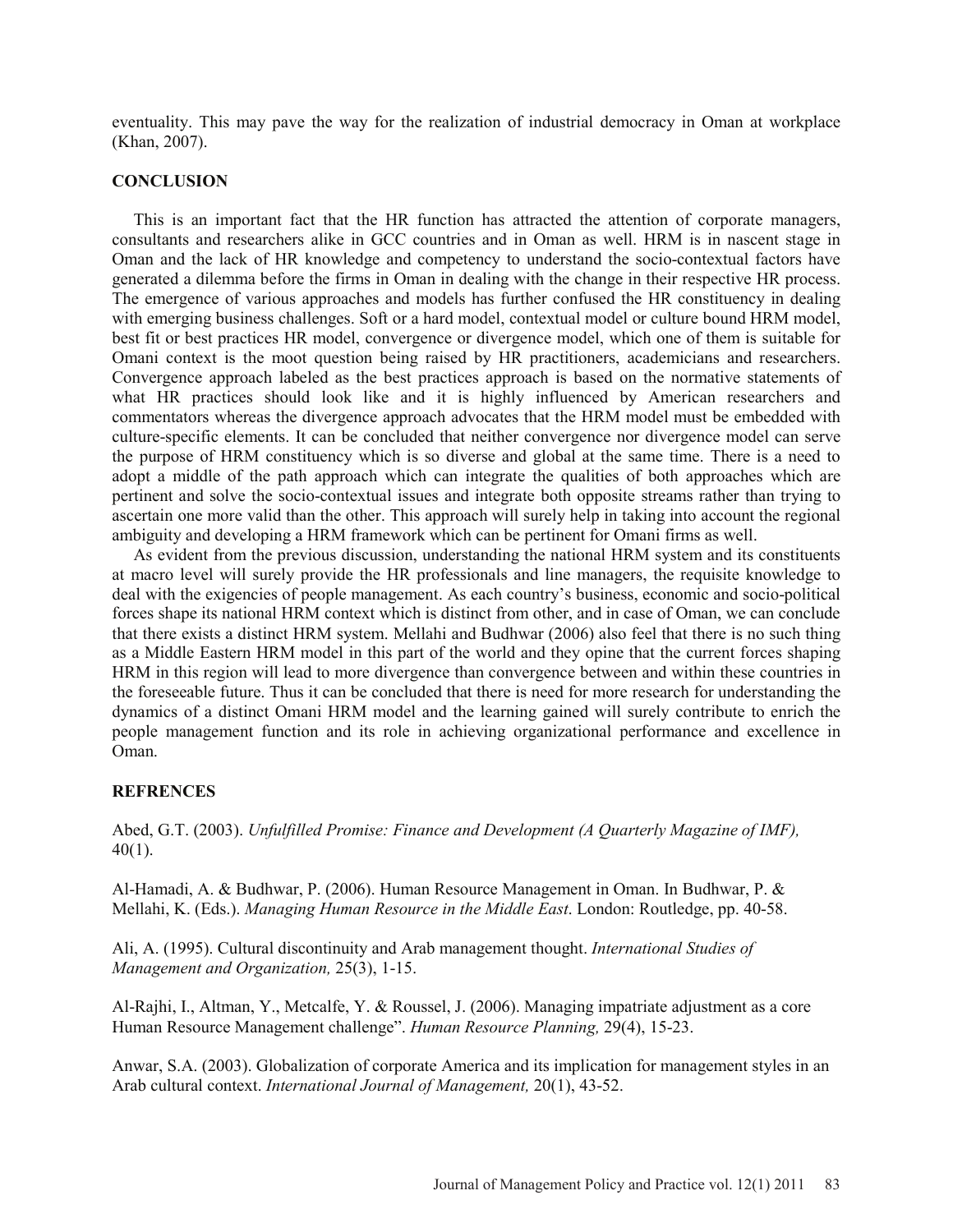Becker, B. E., Huselid, M. A., Pickus, P. S., & Spratt, M. F. (1997). HR as a source of Shareholder Value: Research and Recommendation. *Human Resource Management,* 36(1), 39-47.

Becker, B. E., Huselid, M. A. & Ulrich, D. (2001). *The HR Scorecard*. Boston: HBS.

Beer, M., Spector, B. Lawrence, P., Mill, D., & Walton, R. (1985*). Human Resource Management: A General Manager's Perspective.* NY: Free Press.

Blyton, P. & Turnbull, P. (1992). "HRM: Debates, Dilemmas and Contradiction". In Blyton, P. and Turnbull, P. (Eds.) *Reassessing Human Resource Management*. London: Sage, pp. 1-15.

Boxall, P. (1992). Strategic human resource management: beginning of a new theoretical sophistication?" *Human Resource Management Journal*, 2, 60-79.

Boxall, P. & Purcell, J. (2000). Strategic human resource management, where have we come from and where should we be going? *International Journal of Management Reviews*, 2(2), 183-203.

Budhwar, P. (2000). Evaluating levels of strategic integration and development of human resource management in Britain. *Personnel Review*, 29(2), 141-157.

Budhwar, P. (2004). Introduction: HRM in the Asia-Pacific context. In Budhwar, P. (Ed.). *Managing Human Resources in Asia-Pacific.* London: Routledge, pp. 1-15.

Budhwar, P. & Debrah, Y. (2001). Rethinking comparative and cross-national human resource managements. *International Journal of Human Resource Management*. 12(3), 497-515.

Budhwar, P. & Debrah, Y. (2004). Introduction: HRM in developing countries. In Budhwar, P. & Debrah, Y. (Eds.). *HRM in Developing Countries.* London: Routledge, pp.1-15.

Budhwar, P. & Mellahi, K. (2006). Introduction: managing human resources in the Middle East". In Budhwar, P. & Mellahi, K. (Eds.) *Managing Human Resource in the Middle East*. London: Routledge, pp. 1-19.

Budhwar, P. & Sparrow, P. (1998). National factors determining Indian and British HRM practices: an empirical study. *Management International Review*, 38 (special issue 2), 105-121.

Budhwar, P. & Sparrow, P. (2002). An integrative framework for understanding cross-national human resource management practices. *Human Resource Management Review*, 12 (3), 377-403.

Chandler, A. (1962). *Strategy and Structure.* Cambridge, MA: MIT Press.

Doherty, L. Klenert, A. & Manfredi, S. (2007). Expanding into Asia: the human resource challenge". *Tourism and Hospitality Research,* 7(2), 109-121.

Dore, R. (2000). *Stock Market Capitalism: Welfare Capitalism. Japan and Germany versus the Anglo-Saxons.* Oxford: Oxford University Press.

Eisenstadt, S.N. (1973) *Tradition, Change and Modernity*. New York: Wiley.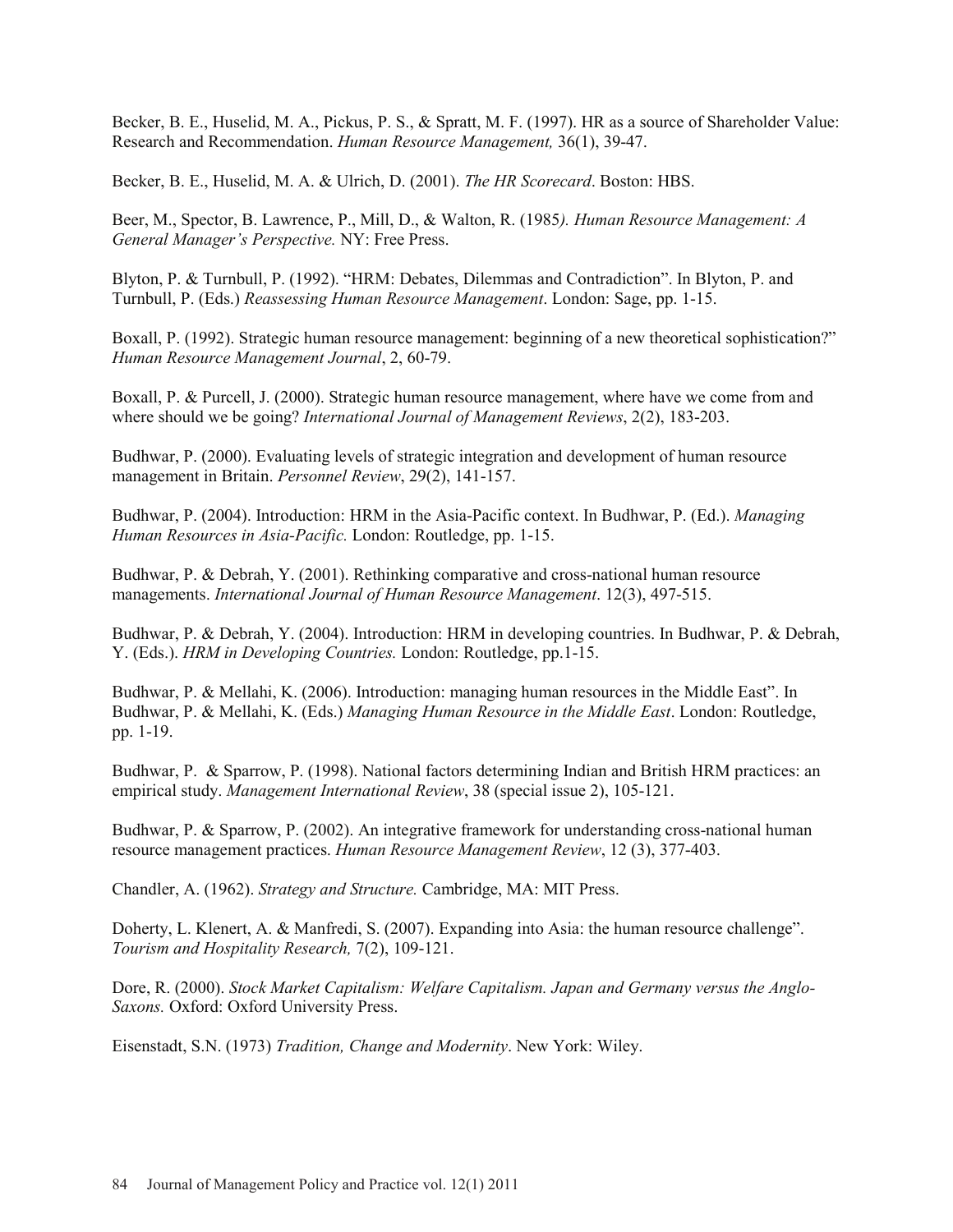Frenkel, S. (1994). Pattern of workplace relations in the global corporation: toward convergence? In Belanger, J., Edwards, P.K., & Haiven, L. (Eds.). *Workplace Industrial Relations and the Global Challenge.* Ithaca, NY: ILR Press, 210-274.

Fombrun, C. J., Tichy, N. M. & Devanna, M. A. (1984). *Strategic Human Resource Management.* NY: John Wiley.

Hendry, C. & Pettigrew, A.M. (1986). The practice of strategic human resource management. *Personnel Review*, 15(5), 3-8.

Hendry, C. & Pettigrew, A.M. (1992). Pattern of strategic change in the development of human resource management. *British Journal of Management*, 3, 3-8.

Hendry, C. & Pettigrew, A.M. & Sparrow, P.R. (1988). Changing patterns of human resource management. *Personnel Management*, 20, 37-47.

Hickson, D.J. & Pugh, D.S. (2001). *Management Worldwide: Distinctive Styles amid Globalization*. London: Penguin.

Hofstede, G. (2001). *Culture's Consequences: Comparing Values Behaviors, Institutions and Organizations across Nations, 2nd edition.* London, Thousand Oaks, CA: Sage.

Kerr, C., Dunlop, J.T., Harbison, F.H. & Myers, C.A. (1960). *Industrialism and Industrial Man*. Cambridge, MA: Harvard University Press.

Khan, S.A. (2007). Emerging roles and challenges for the HR managers in Oman. *Proceedings of 10<sup>th</sup> International Conference on Creativity & Innovation: Imperatives for Global Business and Development,* Organized by Society of Global Business and Economic Development at Ryukoku University, Kyoto, Japan, August 8-11.

Khatri, N. & Budhwar, P.S. (2002). A study of strategic HR sssues in an Asian context. *Personnel Review,* 31(2), 166-188.

Laurent, A. (1983). The cultural diversity of western conceptions of management. *International Studies of Management and Organization*, 13(1-2), 75-96.

Legge, K. (1995). *Human Resource Management: Rhetorics and Realities.* Chippenham: Macmillan Business.

Levitt, T. (1983). The globalization of the markets. *Harvard Business Review*, 3, 92-102.

Looney, R. (2003). The Gulf-co-operation council's cautious approach to economic integration. *Journal of Economic Cooperation,* 2492), 137-160.

Lundy, O. (1994). "From personnel management to strategic human resource management. *The International Journal of Human Resource Management,* 5(3), 687-720.

Mabey, C. & Salaman, G. (1997). *Strategic Human Resource Management: For Change Development and Performance.* Maya Blackwell India.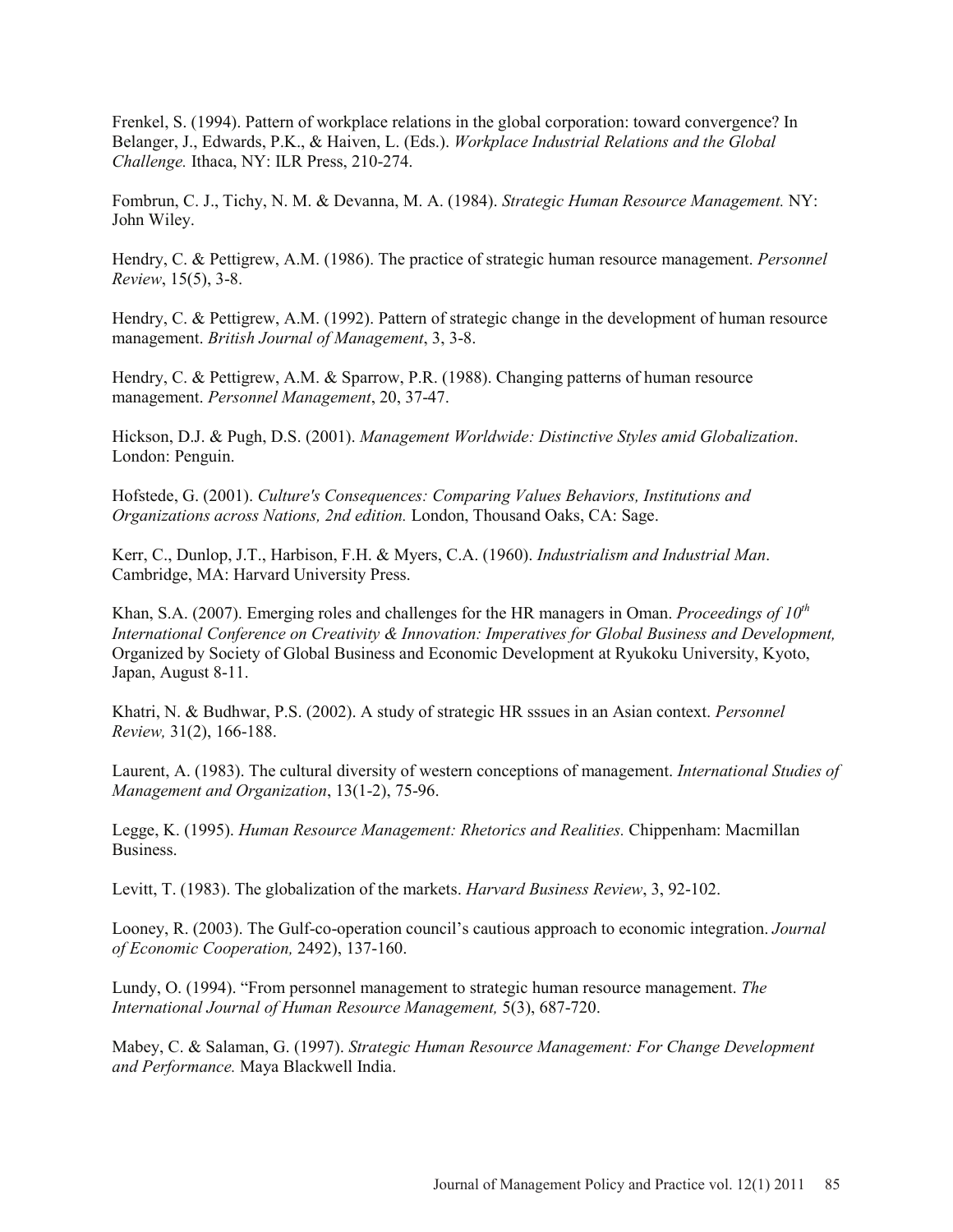Martell, K. & Carroll, S.J. (1995). How strategic is HRM? *Human Resource Management*, 34(2), 253- 267.

Mellahi, K. & Budhwar, P. (2006). Human resource management in the Middle East: emerging HRM models and future challenges for research and policy. In Budhwar, P. and Mellahi, K. (Eds.). *Managing Human Resource in the Middle East*. London: Routledge, pp. 291-301.

Ministry of Information (2002). *Oman 2002-2003*. Muscat: Sultanate of Oman.

Ministry of National Economy (2005). *The Address of HE the Minister of National Economy to the Honorable Majlis Ashura on the Outcomes of the Assessment of the 6<sup>th</sup> Five Year Plan Performance during the Period (2001-2004) and the Directions of the 7<sup>th</sup> <i>Five Year Plan.* Muscat: Sultanate of Oman.

*Oman Economic Review* (March 2006). Cover story: dream big. March issue, 23-30

Prentice, G. (1990). Adopting management style for the organization of the future. *Personnel Management*, 22(6), 58-62.

Pudelko, M. (2004). HRM in Japan and the west: what are the lessons to be learnt from each other? *Asian Business and Management,* 3(3), 337-361.

Pudelko, M. (2006). A comparison of HRM systems in the USA, Japan and Germany in their socioeconomic context. *Human Resource Management Journal*, 16(2), 123-153.

Ritson, N. (1999). Corporate strategy and the role of HRM: critical cases in oil and chemicals. *Employee Relations*, 21(2), 159-175.

Saleh, S. & Kleiner, B.H. (2005). Issues and concerns facing American companies in the Middle East. *Management Research News*, 28(2/3), 56-62.

Schuler, R.S. (1992). Linking the people with the strategic needs of the business. *Organizational Dynamics*, Summer, 18-32.

Smith, C. & Meiksin, P. (1995). System, society and dominance effects in cross-national organizational analysis. *Work, Employment and Society*, 9(2),241-267.

Sparrow, P.R. & Budhwar, P. (1997). Competition and change: mapping the Indian HRM recipe against worldwide patterns. *Journal of World Business,* 32, 224-242.

Sparrow, P.R. & Hiltrop, J.M. (1997). Redefining the field of European human resource management: a battle between national mindsets and forces of business transition. *Human Resource Management*, 36, 201-219.

Sparrow, P.R. Schuler, R.S. & Jackson, S. E. (1994). Convergence or divergence: human resource practices and policies for competitive advantage worldwide. *International Journal of Human Resource Management,* 5(2), 267-299.

Storey, J. (1992). *Developments in the Management of Human Resources*. London: Blackwell Business.

Talib, Y. (1996). Privatization: a review of policy and implementation in selected Arab countries. *International Journal of Public Sector Management*, 9(3),3-21.